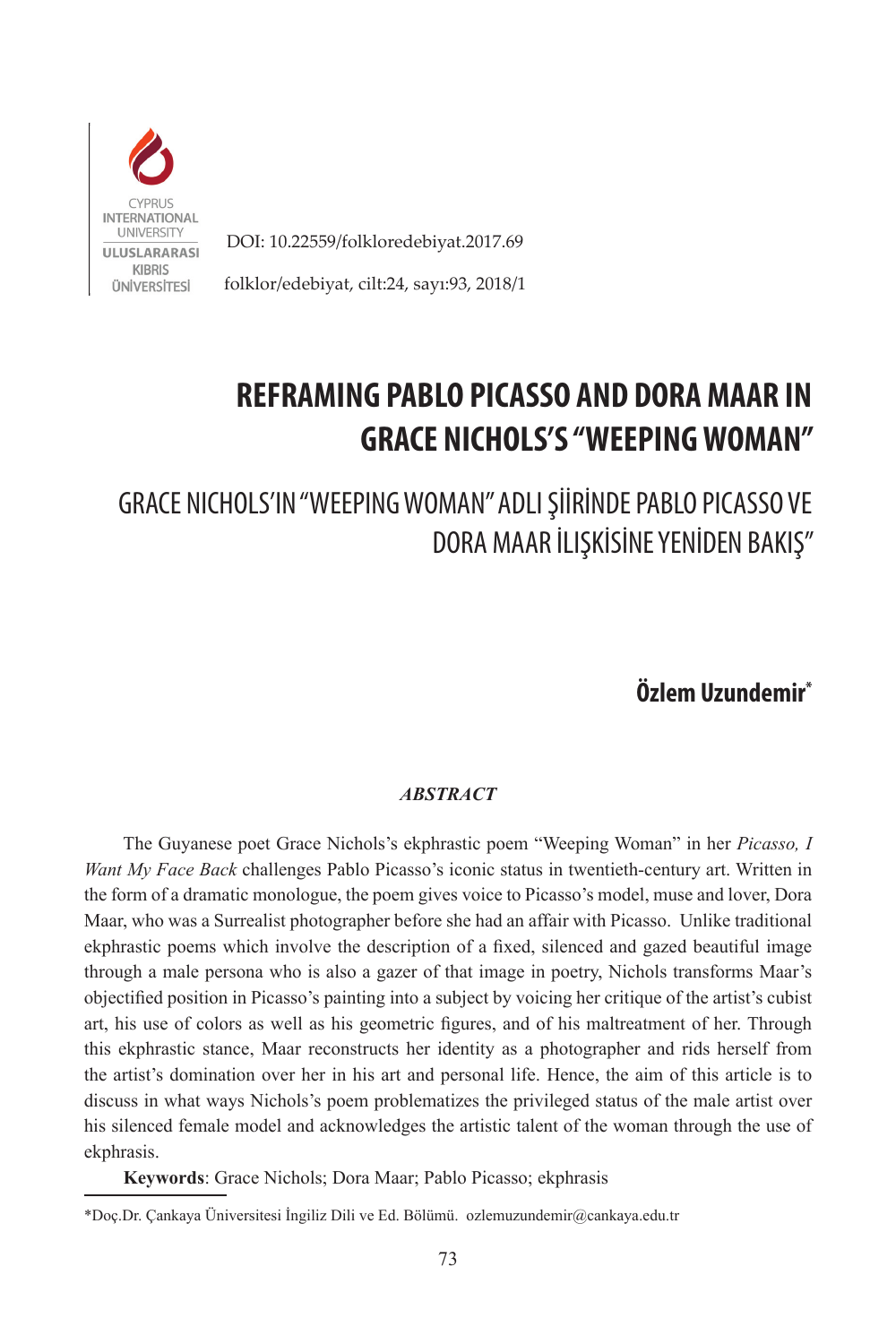## *ÖZET*

Guyana asıllı İngiliz şair Grace Nichols'ın 2009 yılında yayımlanan *Picasso, I Want My Face Back* (Picasso, Yüzümü Geri İstiyorum) adlı şiir kitabında yer alan ilk şiiri "Weeping Woman" (Ağlayan Kadın) çağdaş resimbetim (ekfrasis) örneklerindendir. Pablo Picasso'nun aynı adlı resmini betimleyen şiir, Picasso'nun yirminci-yüzyıl sanatındaki eşsiz rolünü bir dönem sevgilisi olmuş ve resimlerine modellik yapmış olan Dora Maar'ın ağzından sorgular. Maar aslında Picasso ile tanışmadan önce Sürrealist akıma dahil olmuş bir fotoğraf sanatçısıdır, ancak Picasso ile yaşadığı çalkantılı aşk süresince kendi sanatçı kimliğini bir kenara bırakır. Sessiz, durağan ve bakılan güzel sanat nesnesinin bir erkek konuşmacı tarafından betimlendiği geleneksel resimbetimsel şiirlerin aksine, Nichols şiirinde Dora Maar'ı Picasso'nun resmindeki nesne konumundan çıkartarak ona ressamın sanatını eleştirme hakkı verir. Maar Picasso'nun Kübist stilini, geometrik figürlerini ve kullandığı renkleri eleştirmekle kalmaz, ilişki boyunca ressamın üzerinde kurduğu hakimiyetten de yakınır. Maar ressamın sanatı ve kişisel ilişkisindeki baskın kişiliğinden kurtulduktan sonra kendi sanatçı kimliğini yeniden oluşturma sürecine girer. Bu makalenin amacı, Nichols'ın şiirinde erkek ressamın dişil imge üzerinde kurduğu hakimiyetin ne şekilde sorunsallaştırıldığını ve kadın sanatçının kendi kimliğini yeniden kurgulama çabalarını resimbetim çerçevesinde ele almaktır.

**Anahtar Sözcükler:** Grace Nichols; Dora Maar; Pablo Picasso; resimbetim

"Weeping Woman," featured in the Guyanese poet Grace Nichols's *Picasso, I Want My Face Back,* takes the form of a dramatic monologue in the voice of Picasso's model, muse and lover, Dora Maar. The poem is an example of ekphrasis, which involves the representation of a visual artwork in literature, and in this case Picasso's eponymous painting is described by the persona. Unlike traditional ekphrastic poems, such as Robert Browning's dramatic monologue "My Last Duchess", where the Duke of Ferrara shows an agent his silenced dead wife's portrait and discloses his domineering and possessive personality, in Nichols's poem the female object/image in the painting is transformed into a subject and an onlooker, who criticises Picasso's art. Through this critical subversion, Maar reconstructs her identity as a photographer in order to escape what she perceives as the artist's domination over her in his art as well as his personal life. In this sense, considered within the framework of ekphrasis, this study aims to discuss how the interaction between the verbal and visual arts in Nichols' "Weeping Woman" is used for two purposes: first to challenge the privileged status of the male artist over his silenced female model and then to acknowledge the artistic talent of the woman.

At the beginning of her book *Paint Me a Poem,* which includes poems by Grace Nichols as well as children with whom she works on several paintings at the Tate Gallery, she claims: "I'd always been intrigued by painting and how poetry and painting have inspired each other. For me, there is a close relationship between the two art forms. In the compositional balance of a painting, one can almost speak of a certain colour 'rhyming' with a similar colour" (Nichols, 2004, p. 5). Nichols underlines the interaction between visual and verbal art forms by using the diction specific to each, namely color and rhyme, and shows how, for her, these art forms are closely interconnected and should cooperate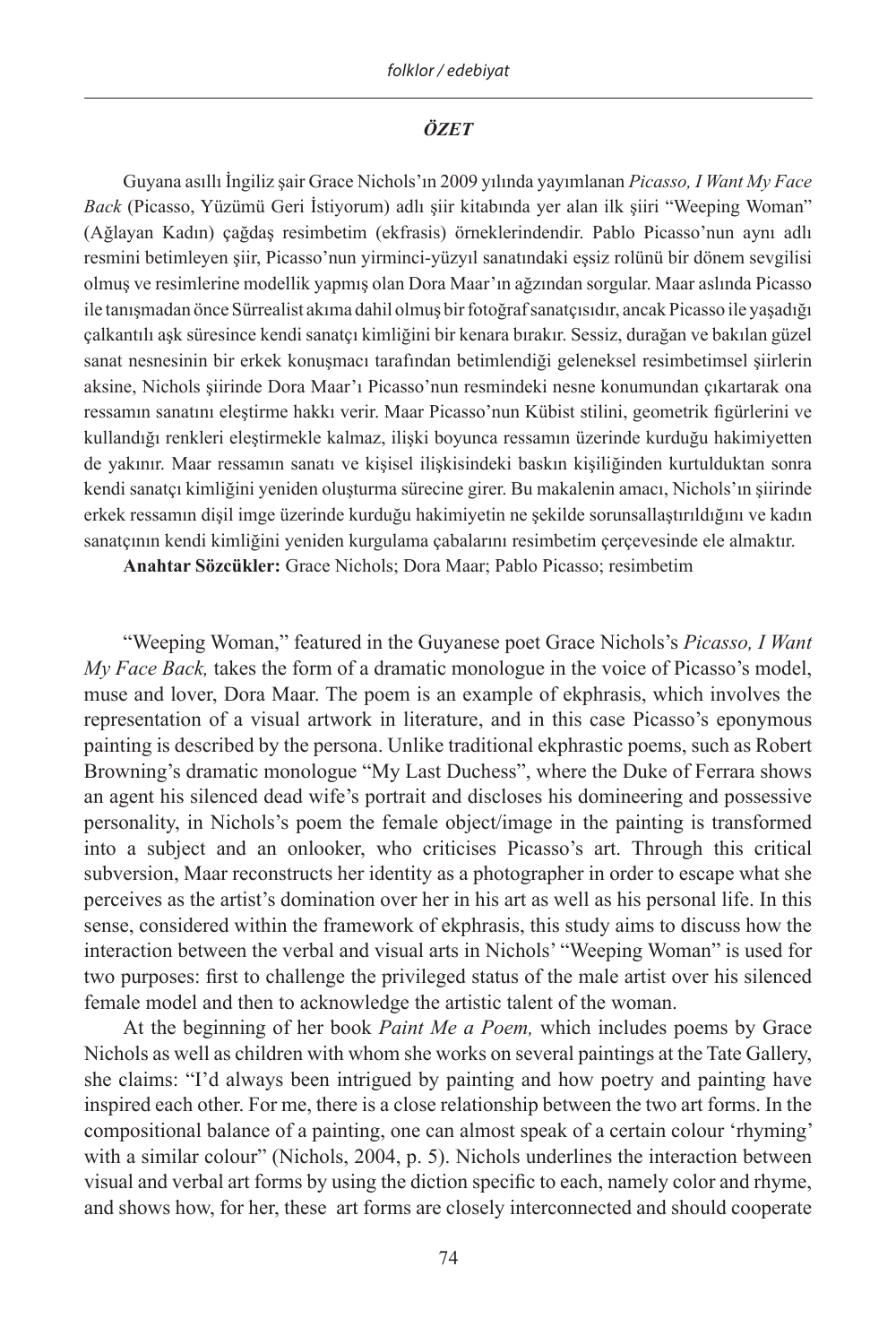with one another. Therefore, before analyzing Nichols's "Weeping Woman", I would like to discuss briefly the characteristics of ekphrasis by referring to various prominent critics throughout the ages.

Discussion on the sister arts, namely visual and verbal arts, until the twentieth century, is highly paragonal. Since Leonardo da Vinci considers the eye as "the nobler sense" in relation to the ear as "the second, acquiring nobility through the recounting of things which the eye has seen," (2001, p. 20) painting, for him, is privileged over poetry. Moreover, unlike poetry, which is composed of words, in other words arbitrary signs, painting is a natural sign as it represents things in nature truthfully (da Vinci, 2001, p. 21). Taking da Vinci's distinction into consideration, Gotthold Ephraim Lessing dwells on the juxtaposition between the spatiality, silence and fixity of the image as opposed to the temporal dimension of literature with an emphasis on action and eloquence (1984, p. 78). Within the frame of the contemporary discussions on ekphrasis, W. J. T. Mitchell in his seminal book *Picture Theory* names the steps of polarity in ekphrasis as: "(1) the conversion of the visual representation into a verbal representation, either by description or ventriloquism; (2) the reconversion of the verbal representation back into the visual object in the reception of the reader" (Mitchell, 1994, p. 160). In other words, the literary work describes an art object or allows the image to speak and in this way, another visual image is formed in the reader's mind. He talks about how this dialectical relationship between the visual and verbal arts is unavoidably gendered: a male viewing subject in poetry describes an art object depicting a fixed and silent female image. In his *Iconology*, Mitchell claims, "Paintings, like women, are ideally silent, beautiful creatures designed for the gratification of the eye, in contrast to the sublime eloquence proper to the manly art of poetry" (Mitchell, 1986, p. 110). The gaze, as Mitchell underlines, is a crucial issue in discussions on ekphrasis, as the narrator or the character in literature, who describes the artwork, is also a beholder. Simon Goldhill, in his article on ekphrastic epigrams in the Hellenistic period, asserts that the act of looking is "a practice of interpreting, of reading – a way of seeing meaning," (2007, p. 2). And, as such, Goldhill contends, "ekphrasis is designed to *produce a viewing subject*" (2007, p. 2)*.* In Nichols's poem, then, the viewed object in Picasso's painting becomes the viewing subject with a voice to critique his art.

Since in "Weeping Woman" Grace Nichols mainly focuses on Picasso's wellrenowned eponymous painting, the poem asks for a transreferential act of reading: in other words, the poem and the painting supplement each other in the sense that appreciation of the poem necessitates the reader to view Picasso's painting, and afterwards, the female image in the painting cannot be viewed without Maar's story in mind. As the poet asserts in the Preface of the book, "The painting with its haggard fractured features and clash of colours (executed in Picasso's famous cubist style) made me want to give that face a voice" (Nichols, 2009, p. 8). The woman in the painting is Picasso's lover Dora Maar, who was a photographer and known to be a member of the Surrealist Movement in Paris. As Julie L'Enfant asserts, "some of Maar's photographs are considered central documents of Surrealism" (L'Enfant, 1996-1997, p. 15). While married to Marie-Thérèse Walter, Picasso saw Maar at the Café des Deux Magots in Paris in 1936, and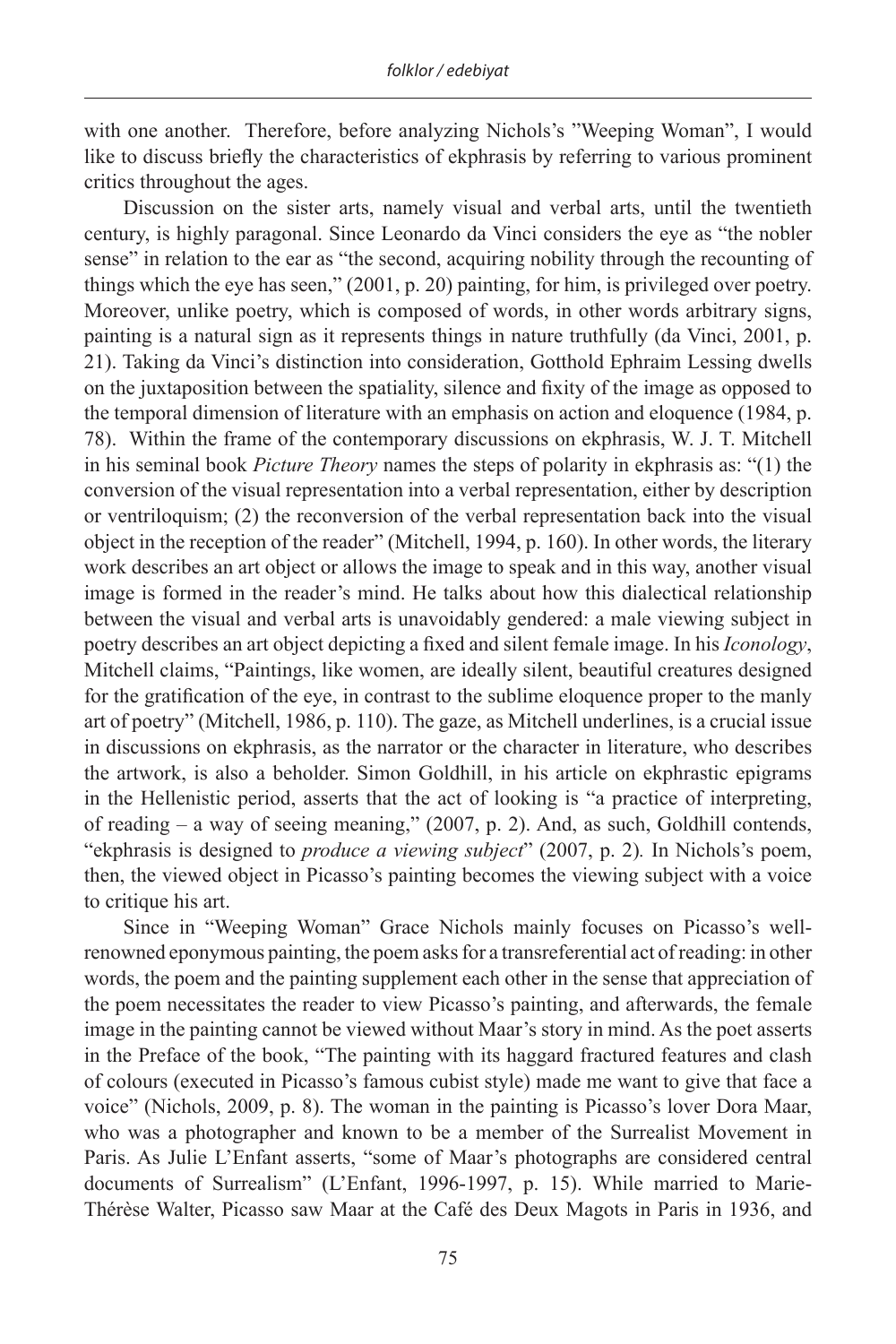was immediately fascinated by her seductive and masochistic behaviour, playing with a knife between her fingers and staining her gloves with blood. During their affair between 1936 and 1945, Picasso continuously "humiliat[ed] this once proud and independent woman" (L'Enfant, 1996-1997, p. 18). For instance, one day Picasso gave her "a very distorted portrait of her, inscribed *For Dora Maar, Great Painter* (Lord, 1993, p. 238) to make fun of her artistic talent. After Picasso left her for a younger woman, Maar suffered a nervous breakdown followed by a long therapy period with the French psychoanalyst Jacques Lacan. Nichols gives voice to Maar in the form of a dramatic monologue and defies the characteristics of traditional ekphrasis, where the female image stays silent and fixed within the frame.

The poem opens with Dora Maar's outcry of pain severely denouncing Picasso's Cubist style of using fractured figures. She says:

> They say that instead of a brush he used a knife on me – a savage geometry. But I say, look again, this is the closest anyone has got to the pain. (Nichols, 2009, p. 9)

In line with Goldhill's argument that ekphrasis creates a "viewing subject", Maar is transformed from a silent, gazed object of aesthetic beauty in Picasso's painting into a gazing subject who speaks in Nichols's monologue. She denounces not only Picasso's art as "a savage geometry" because of her deformed depiction in the painting, but also his maltreatment by using two symbols suggestive of male power, brush and knife. It is with the details of the image, her red hat "twisted mouth / and gnashing teeth, / my fingers fat and clumsy" (Nichols, 2009, p. 9) that Maar rejects such ugly depiction of herself, as she is known to be a very attractive woman with beautiful hands and long fingers. Moreover, she condemns the distasteful colours he used in this painting: for instance, green is "not the green of new shoots / but the ghastly green of gangrene" (Nichols, 2009, p. 9). Maar compares Picasso's abuse of her body to that of a conqueror invading a land: she calls him a "Conquistador / of the flesh" (Nichols, 2009, p. 12) exploiting her body "with the sperm / of [his] colours" (Nichols, 2009, p. 12). The sperm and colors refer to Picasso's maltreatment in both his actual life and his art respectively. Apart from his objectification of her, Maar also resists Piccaso's act of silencing her through his art, by giving voice to her cry which is depicted in the picture: "I hear / ... / my own stiffled scream" (Nichols, 2009, p. 9). This voicing of the cry, which is an aspect of ekphrasis mentioned before, in fact, shows the distance between Maar the image and Maar the beholder. Through this offensive image of a weeping woman in a group of paintings, Picasso displays on the one hand his abhorrence of war, and on the other hand his view of women as "suffering machines" (Nichols, 2009, p. 11). However, Nichols's critique of Picasso's painting through Maar's monologue displays the poet's aspiration to subvert the characteristics of traditional ekphrasis in which static, silent female figure is framed in art.

Maar's condemnation is intensified with her reproval of Picasso's reputation and fortune by comparing him to the mythological figure, Midas: "Everything he touches,"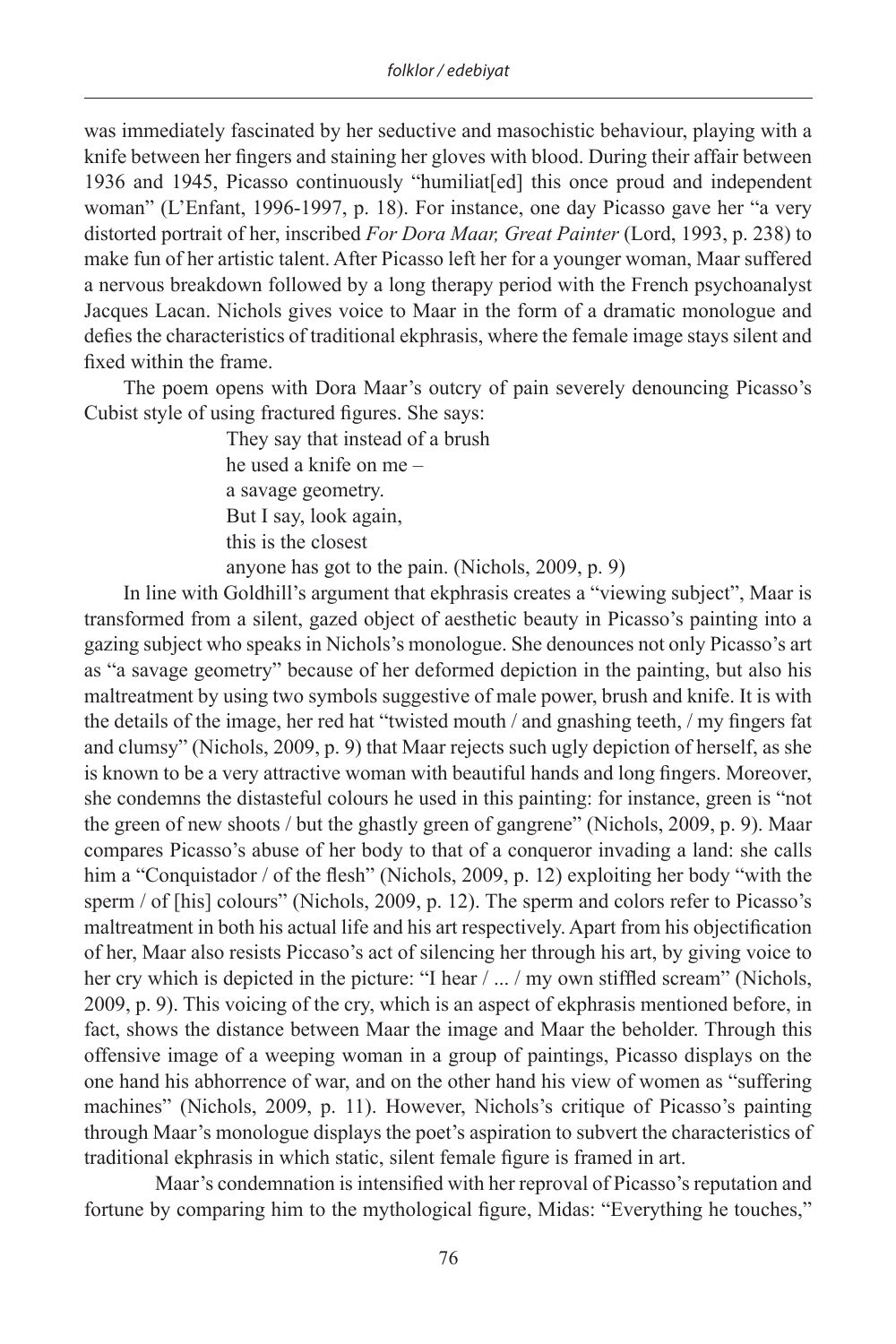she says "with his Midas hands / turns, of course, into a fortune. / One still-life can buy a house" (Nichols, 2009, p. 11). Ironically, while the persona of Maar underlines in this way the fact that fame brings fortune to the male artist, in person she could only hope that future generations would appreciate her surrealist art. In his *Picasso and Dora: A Personal Memoir*, James Lord touches upon this expectation, noting that "Several times she remarked that she was absolutely sure of herself so far as the future was concerned: it would recognize the enduring quality and unique accomplishment of her work" (Lord, 1993, p. 325-6). Grace Nichols seems to have recognized Maar's talent, and tries to give credit to the woman artist with her poem.

The ekphrastic critique of Picasso's art  $-$  the geometric depiction of figures, the use of colours, and the image of the woman in pain - is superseded by another form of ekphrasis in which Maar's focus is directed towards her own art. To underline her accomplishment in art, then, she needs to reconsider her personal relationship with the artist; that is to say, how his treatment and view of her shifted "from goddess to doormat" (Nichols, 2009, p. 11). Before becoming a devoted lover, striving to meet his needs, however, Maar had been a member of the Surrealist Movement, "wearing her camera / like a medallion against her heart" (Nichols, 2009, p. 11). After she hears "whispers of a new mistress" (Nichols, 2009, p. 13), and sees the pitying looks of the people, she articulates her perplexity: she is well aware that although depicted as very ugly and suffering, she has been immortalized through his art, and that the painting has become "an icon / of twentieth-century grief" (Nichols, 2009, p. 10). The painter once confessed that he tried several times to depict Maar cheerfully, but he could not do so, saying: "I just couldn't get a portrait of her while she was laughing ... for years I painted her with tortured shapes." (as cited in Caws, 2000, p. 5)

In order to reconstruct her identity, Maar has to break apart the iconic status of Picasso in her mind and distance herself from her past identity as the painter's beloved muse. She describes how she is relieved of her painful experience during the therapy period, and as a result demands Picasso to give her her "face back" (Nichols, 2009, p. 16). Despite the demands of the public that she should give credit to Picasso for her fame, she asserts her identity by bitterly disclaiming that she is not a parasite:

I am no moth flitting around his wick.

He might be a genius but he's also a prick –

Medusa, Cleopatra, help me find my inner bitch,

wasn't I christened Henriette Theodora Markovitch? (Nichols, 2009, p. 16)

In this passage, though she recognizes Picasso's talent ("a genius"), she also thinks that he is repulsive ("a prick") in his treatment of women. Maar takes as her own muses dazzling women from mythology and history who will give her courage to resist the damage Picasso has done on her personality, and by mentioning her full name, she asserts her own identity against what she sees as Picasso's erasure of it.

As a result of this recovery period, she starts working as a photographer again, taking pictures with her camera and "turn[ing] my negatives into positives. / my floating foetuses into life" (Nichols, 2009, p. 17). The process of photographic printing is also very suggestive of her transformation, from a psychological breakdown after Picasso's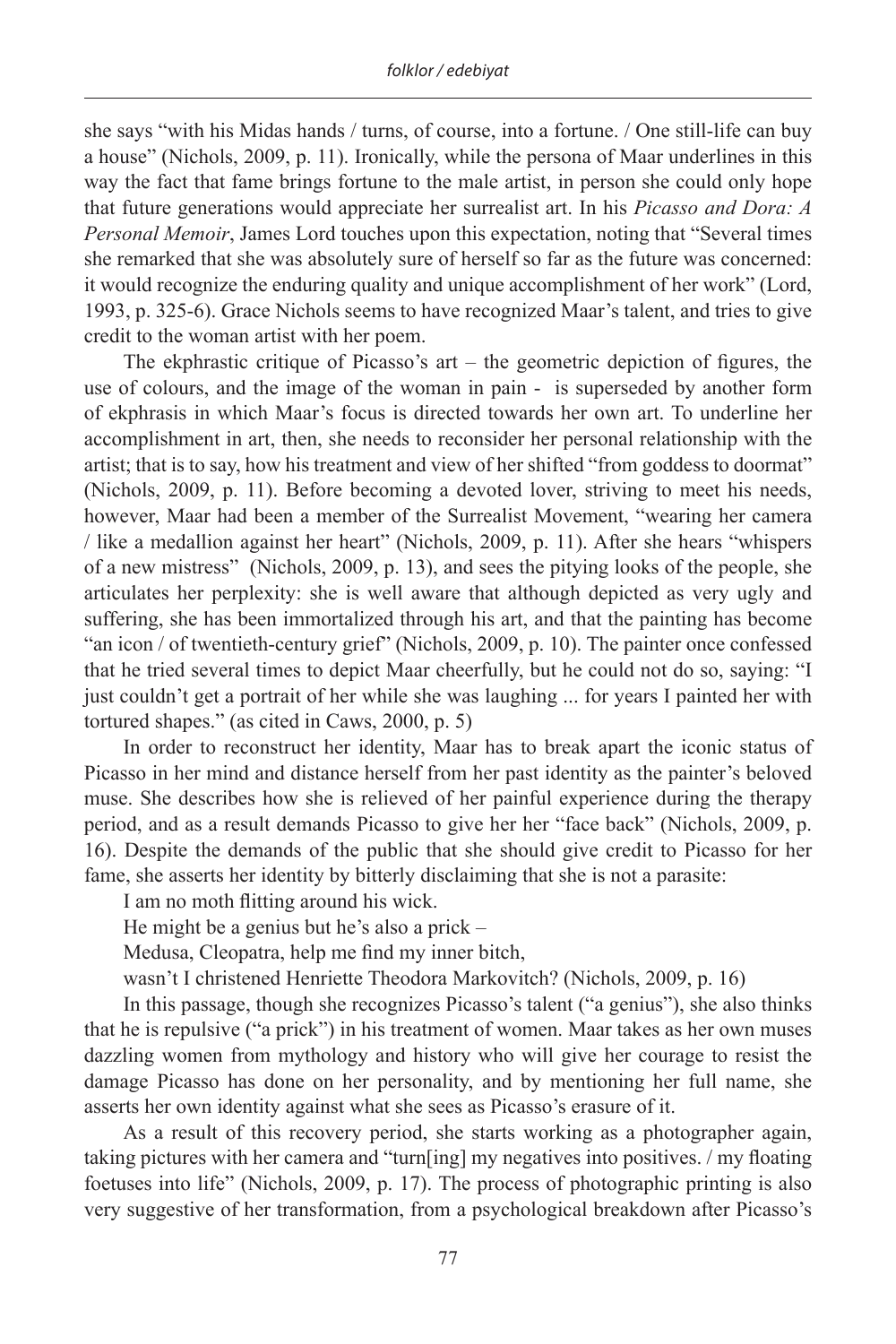betrayal of her, to a state where she can refabricate her identity. If the critical gaze of her silenced objectified self in Picasso's art is one part of Maar's issue in her monologue, then the other is how as a viewing subject she highlights her photography by using the trope of the eye: she calls her instrument to observe and reflect the world as "my oneeye" (Nichols, 2009, p. 17), and "my third-eye" (Nichols, 2009, p. 17), and resembles herself to Polyphemus, the man-eating cyclops to suggest how she tries to survive through her art of photography. Underlining her persona's artistic contributions in an ekphrastic fashion, Nichols names some surrealist works by Maar; the "floating foetus" alludes to her famous *Portrait of Pere Ubu;* other references include Maar's photograph of "A blind man sitting / with his white cane in the sun," (Nichols, 2009, p. 17) and her photographs of Picasso in his studio painting his *Guernica*. With the metaphor of a butterfly having "still imperfect wings," (Nichols, 2009, p. 17) Maar finally suggests that she has liberated herself from being "a battered muse" (Nichols, 2009, p. 16) in his consuming love. As part of the art of painting, colours, then, gain importance in her life: black suggests her strength and freedom from male oppression, white her innocence, green faith in the future, yellow her awakening, red her passion, and blue the support of her soul (Nichols, 2009, p. 18).

After she becomes independent of his influence and finds her true self, as underlined by Maar in the poem, she starts appreciating Picasso's art but she still refuses her effect on his art: "'Picasso's art is Picasso's art. / Not one is Dora Maar'" (Nichols, 2009, p. 19)\* . She realizes that there are many women abused by men: "There will always be a weeping woman. / Although I've left, she remains, / weeping her Hiroshima of tears" (Nichols, 2009, p. 20). This is an attempt by Maar to sympathize with other women who suffer for similar reasons. What Gabrielle Griffin argues in terms of Nichols's poems on a fat African female figure is very pertinent in this context as well. Griffin suggests that the female persona in Nichols's poems "uses her body, her voice, her song to maintain her sense of selfhood, to support others and to subvert the structures that oppress her" (Griffin, 1993, p. 28). To reconstruct her identity and to refashion her career as an artist, Maar first needs to subvert Picasso's repression on her, free herself from the boundaries of the frame of art and gain her voice.

Nichols's "Weeping Woman" demonstrates how the act of writing or creating for women can become "a political act of breaking silence" (Wiskers, 1993, p. 3). By challenging the characteristics of traditional ekphrasis, discussed before, in which the female image remains a silenced object, the poet takes Dora Maar out of the frame of Picasso's painting, where she is depicted with a weeping visage, and gives voice, autonomy and freedom to the silenced and fixed female image. Such an alternative to traditional ekphrasis, suggests subverting the dichotomy that privileges the male artist over the female, and attributing equal value to the woman's accomplishments through an emphasis on her persona's painstaking efforts to reconstruct her identity as an independent artist. I would like to end with Nichols's short poem "Epilogue", which tells the poet's process of adapting into the colonizer's culture with specific emphasis on

<sup>\*</sup> Nichols probably refers to James Lord's memoir in which he quotes Dora Maar's statement: "all his portraits of me are lies. They're all Picassos, not one is Dora Maar" (Lord, 1993, p. 123).